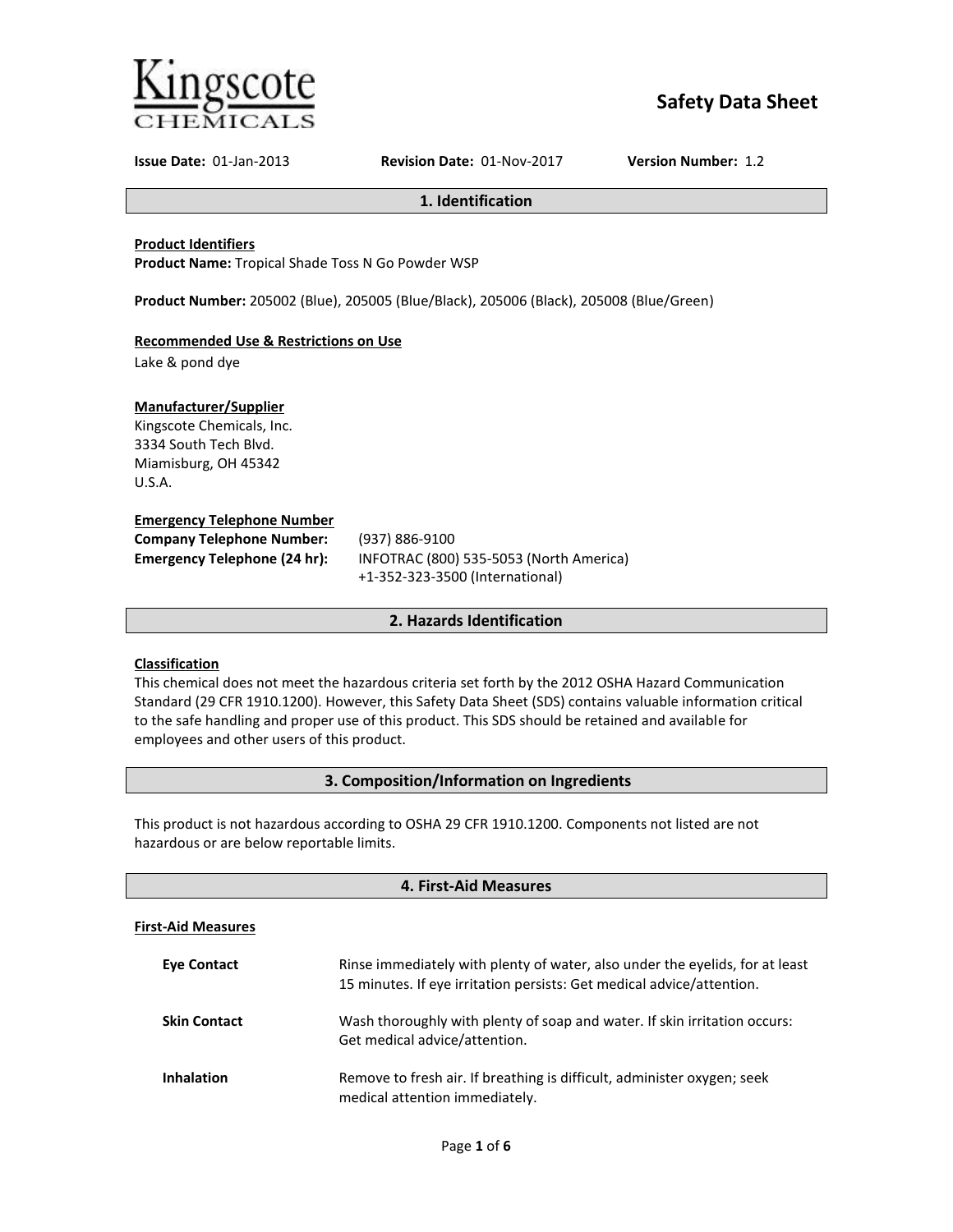# **Ingestion** Rinse mouth. DO NOT induce vomiting. Drink plenty of water. Never give anything by mouth to an unconscious person. Get medical attention if large quantities were ingested or if nausea occurs.

### **Most Important Symptoms and Effects**

**Symptoms** Will cause staining of the skin on contact. May cause eye irritation. Inhalation of dust may cause respiratory irritation. Ingestion may cause urine to be a blue color until the dye has been washed through the system.

#### **Indication of Any Immediate Medical Attention and Special Treatment Needed**

**Notes to Physician** Treat symptomatically.

# **5. Fire-Fighting Measures**

#### **Suitable Extinguishing Media**

Water spray (fog). Carbon dioxide (CO2). Dry chemical.

#### **Unsuitable Extinguishing Media**

Not determined

# **Specific Hazards Arising from the Chemical**

Remote possibility of dust explosion. Burning may produce oxides of carbon and nitrogen (NOx).

#### **Protective Equipment and Precautions for Firefighters**

Wear self-contained breathing apparatus pressure-demand, MSHA/NIOSH (approved or equivalent) and full protective gear.

# **6. Accidental Release Measures**

#### **Personal Precautions, Protective Equipment and Emergency Procedures**

| <b>Personal Precautions</b>      | Use personal protective equipment as recommended in Section 8.                                                    |
|----------------------------------|-------------------------------------------------------------------------------------------------------------------|
| <b>Environmental Precautions</b> | Prevent from entering into soil, ditches, sewers, waterways and/or<br>groundwater. See Section 12 and Section 13. |

#### **Methods and Material for Containment and Cleaning Up**

| <b>Methods for Containment</b> | Prevent further leakage or spillage if safe to do so.                                 |
|--------------------------------|---------------------------------------------------------------------------------------|
| <b>Methods for Cleaning Up</b> | Sweep up and collect into suitable containers for disposal. Flush area<br>with water. |

# **7. Handling and Storage**

#### **Precautions for Safe Handling**

| <b>Advice on Safe Handling</b> | Handle in accordance with good industrial hygiene and safety practices. |
|--------------------------------|-------------------------------------------------------------------------|
|                                | Use personal protection recommended in Section 8. Avoid contact with    |
|                                | skin, eyes, or clothing. Avoid breathing dusts. Contaminated clothing   |
|                                | should not be allowed out of the workplace.                             |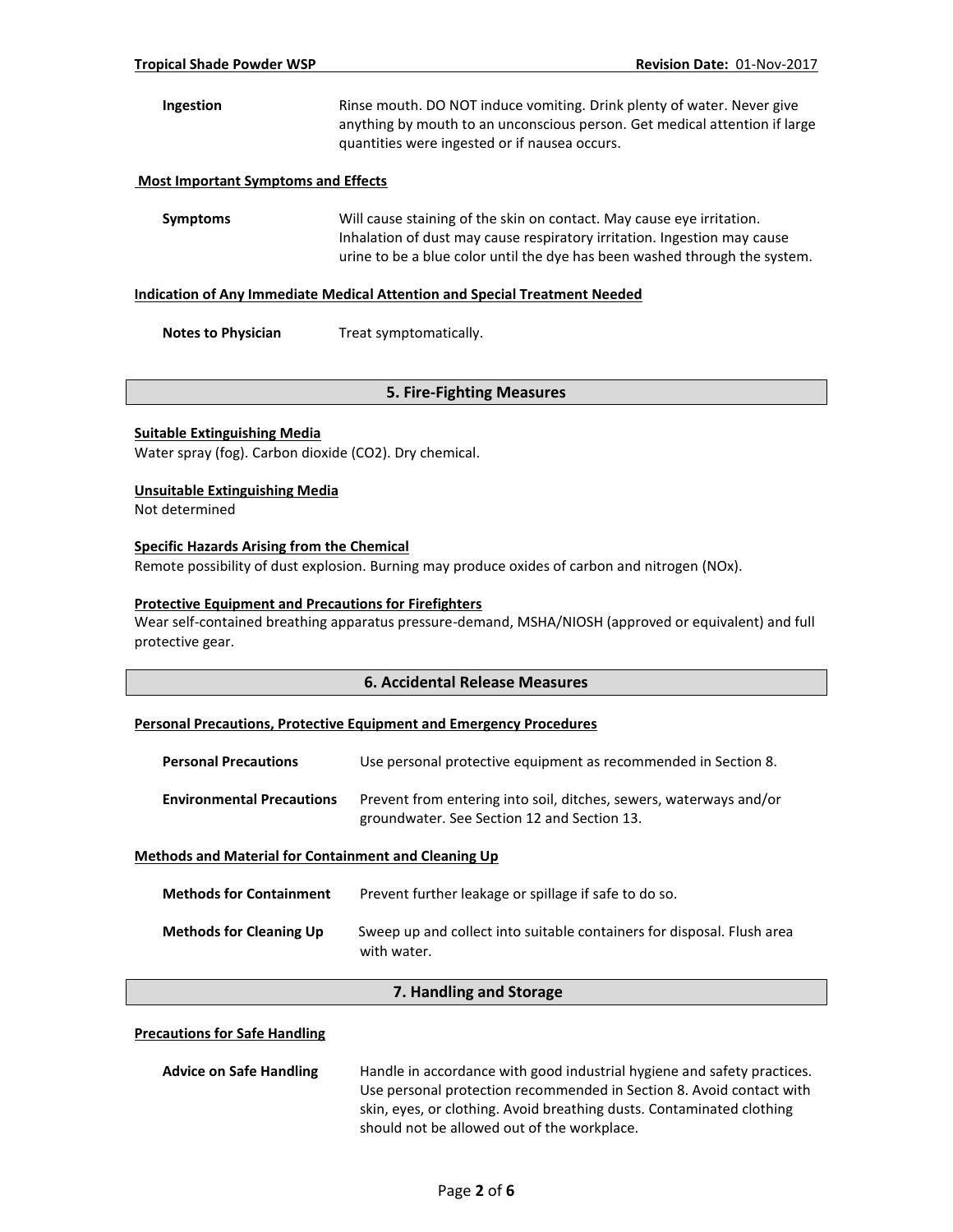# **Conditions for Safe Storage, Including Incompatibilities**

| <b>Storage Conditions</b>     | Keep container tightly closed and store in a cool, dry, and well-<br>ventilated area. Store away from heat, sparks, open flame or any other<br>ignition source. |
|-------------------------------|-----------------------------------------------------------------------------------------------------------------------------------------------------------------|
| <b>Incompatible Materials</b> | None known based on information supplied.                                                                                                                       |

# **8. Exposure Controls / Personal Protection**

#### **Exposure Guidelines**

This product, as supplied, does not contain any hazardous materials with occupational exposure limits established by the region specific regulatory bodies.

#### **Engineering Controls**

Ensure adequate ventilation, especially in confined areas. Eyewash stations. Showers.

#### **Individual Protection Measures, Such as Personal Protective Equipment:**

| <b>Eve/Face Protection</b>        | Avoid contact with eyes.                                                |
|-----------------------------------|-------------------------------------------------------------------------|
| <b>Skin &amp; Body Protection</b> | Rubber gloves. Suitable protective clothing.                            |
| <b>Respiratory Protection</b>     | Use NIOSH-approved dust mask if dusty conditions exist.                 |
| <b>Hygiene Measures</b>           | Handle in accordance with good industrial hygiene and safety practices. |

# **9. Physical and Chemical Properties**

#### **Information on Basic Physical and Chemical Properties**

| iliitu mation on basic Filipsical and Chemical Floperties |                  |                       |                |
|-----------------------------------------------------------|------------------|-----------------------|----------------|
| <b>Physical State</b>                                     | Solid            | Odor                  | None apparent  |
| Appearance                                                | Dark blue powder | <b>Odor Threshold</b> | Not determined |
| Color                                                     | Dark blue        |                       |                |
| <b>Property</b>                                           | <b>Values</b>    |                       |                |
| рH                                                        | Not applicable   |                       |                |
| <b>Melting/Freezing Point</b>                             | Not applicable   |                       |                |
| <b>Boiling Point/Range</b>                                | Not applicable   |                       |                |
| <b>Flash Point</b>                                        | Not applicable   |                       |                |
| <b>Evaporation Rate</b>                                   | Not applicable   |                       |                |
| Flammability (solid, gas)                                 | Non-flammable    |                       |                |
| <b>Upper Flammability Limits</b>                          | Not applicable   |                       |                |
| <b>Lower Flammability Limits</b>                          | Not applicable   |                       |                |
| <b>Vapor Pressure</b>                                     | Not applicable   |                       |                |
| <b>Vapor Density</b>                                      | Not applicable   |                       |                |
| <b>Relative Density</b>                                   | Not applicable   |                       |                |
| <b>Specific Gravity</b>                                   | Not applicable   |                       |                |
| Solubility                                                | Soluble in water |                       |                |
| <b>Partition Coefficient</b>                              | Not determined   |                       |                |
| <b>Auto-ignition Temperature</b>                          | Not determined   |                       |                |
| <b>Decomposition Temperature</b>                          | Not determined   |                       |                |
| <b>Viscosity</b>                                          | Not determined   |                       |                |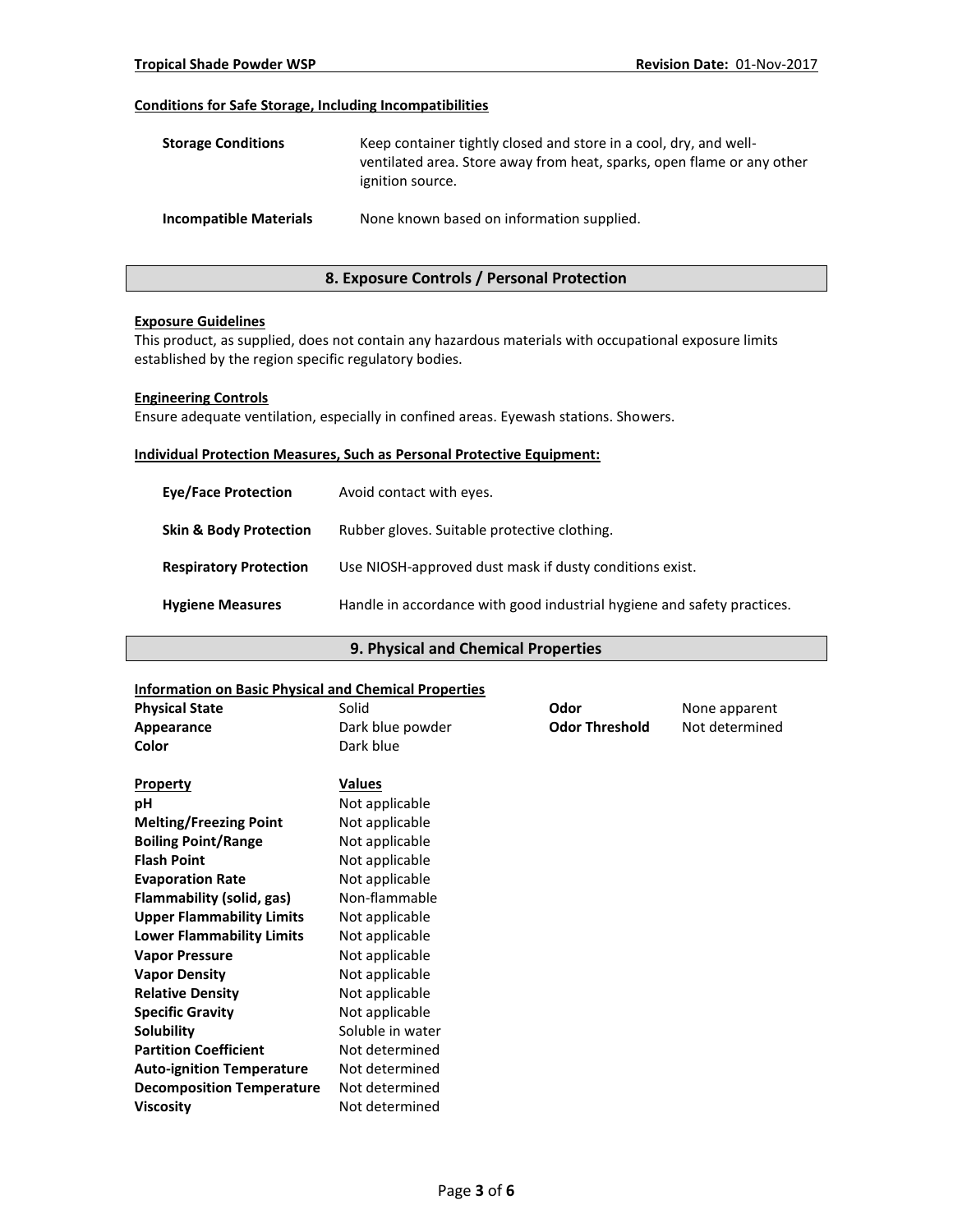# **10. Stability and Reactivity**

# **Reactivity**

Not reactive under normal conditions.

# **Chemical Stability**

Stable under recommended storage conditions.

#### **Possibility of Hazardous Reactions**

None under normal processing.

#### **Conditions to Avoid**

Keep out of reach of children.

#### **Incompatible Materials**

None known based on information supplied.

#### **Hazardous Decomposition Products**

Oxides of carbon and nitrogen (NOx).

# **11: Toxicological Information**

#### **Information on Likely Routes of Exposure**

| <b>Inhalation</b>   | Avoid inhalation of dust.            |
|---------------------|--------------------------------------|
| Ingestion           | Do not ingest.                       |
| <b>Skin Contact</b> | May cause an allergic skin reaction. |
| <b>Eye Contact</b>  | Avoid contact with eyes.             |

# **Delayed, Immediate, and Chronic Effects from Short- and Long-Term Exposure**

May cause an allergic skin reaction.

# **Numerical Measures of Toxicity**

Not determined

# **Symptoms Associated with Exposure**

See Section 4 of this SDS for symptoms.

# **Carcinogenicity**

| <b>NTP</b>  | None |
|-------------|------|
| <b>IARC</b> | None |
| <b>OSHA</b> | None |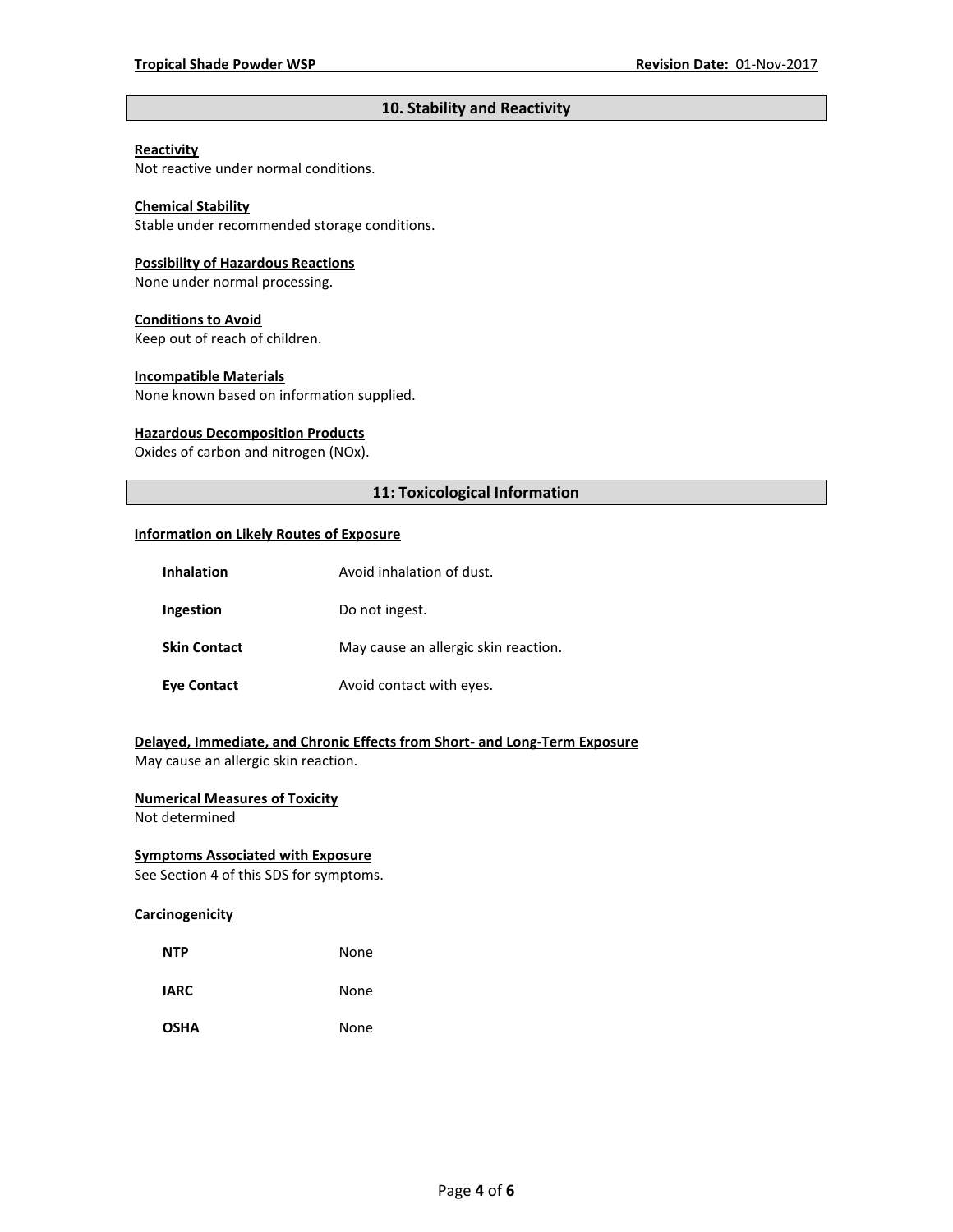#### **12. Ecological Information**

#### **Ecotoxicity**

This product is not classified as environmentally hazardous. However, this does not exclude the possibility that large or frequent spills can have a harmful or damaging effect on the environment.

#### **Component Information**

Not available

# **Persistence/Degradability**

Not determined

#### **Bioaccumulation**

Not determined

#### **Mobility**

Not determined

#### **Other Adverse Effects**

Not determined

# **13. Disposal Considerations**

#### **Waste Disposal Methods**

Dispose of in accordance with federal, state, and local regulations.

#### **Contaminated Packaging**

Do not re-use empty containers.Dispose of containers in accordance with federal, state, and local regulations.

### **14. Transport Information**

#### **Note**

See current shipping paper for most up-to-date shipping information, including exemptions and special circumstances.

| DOT         | Not regulated |
|-------------|---------------|
| IATA        | Not regulated |
| <b>OMDG</b> | Not regulated |

# **15: Regulatory Information**

#### **International Inventories**

Not determined

#### **U.S. Federal Regulations**

**CERCLA** This material, as supplied, does not contain any substances regulated as hazardous substances under the Comprehensive Environmental Response Compensation and Liability Act (CERCLA) (40 CFR 302) or the Superfund Amendments and Reauthorization Act (SARA) (40 CFR 355).